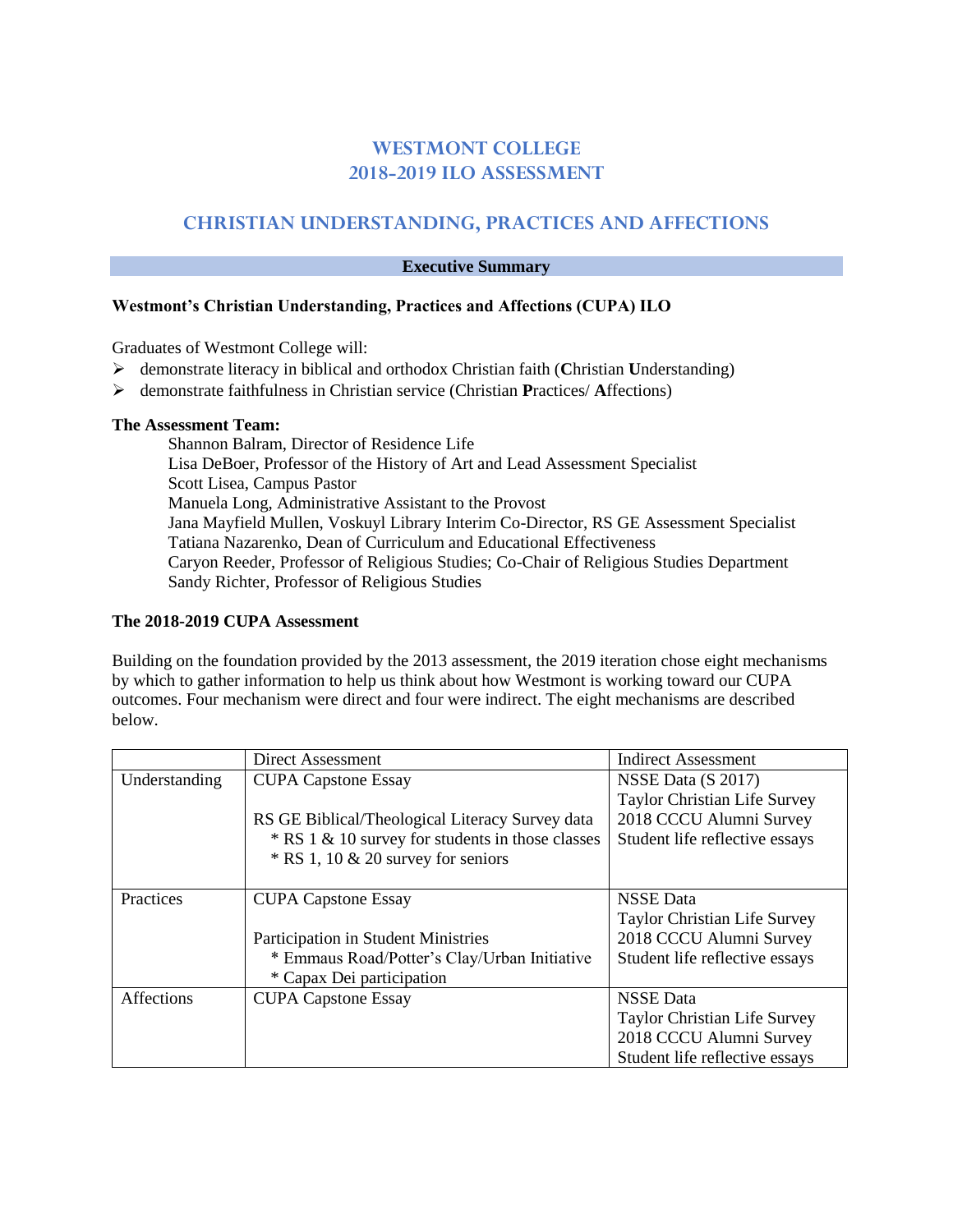#### **Direct Assessment:**

### 1. **The CUPA Capstone Essay**.

In 2013, Westmont recommended that in lieu of using "faith-learning" questions on student evaluations to gather data for institutional-level assessment, that departments and programs gather CUPA data in ways best suited to their disciplines, curriculum and programing. Departments were invited to share with the CUPA team results any CUPA related writing assignments used in capstone classes or in major-specific upper-division classes. The CUPA team also devised an assignment that could be used or adapted for major-specific use. The team developed a rubric for scoring essays in conversation with faculty of record teaching those classes. Faculty then scored the assignments from their own majors using the rubric. More importantly participating departments read a sample of their essays with their departmental colleagues and discussed their own department's CUPA aims in light of what they read.

### 2. **GE RS Senior Survey (covering material from RS 001, 010 and 020)**

The teaching faculty for RS 01, 10 and 20 collaboratively devised a set of multiple choice questions keyed to the major concepts, figures, events and contexts relevant for understanding the content of their courses. The survey was administered from mid-November through the last week of classes, Fall 2018. We included demographic questions that allowed us to take into consideration when students took each class and whether they currently identify as Christian.

#### 3. **GE RS 01 and 10 post-class survey results compared to the Senior Survey results**

RS 01 and 10 faculty administered the same blocks of OT and NT questions as a pre-test, and again as a post-test in their Fall 2018 classes. While the pre- and post-test comparison was part of last year's RS GE assessment, the post-test numbers compared to our Senior Survey numbers allowed for examination of what and how well students retain factual elements of learning from their OT and NT classes.

#### 4. **Participation in student ministries**

In the last few years the Chapel program, Student Ministries, and The Martin Institute have all undergone leadership changes. Systematic assessment in these areas had not been regularly done up to this point. We gathered what materials were to hand (the number of students participating in various programs) as a starting point for conversation. We will use this round of assessment to establish what we want to know about our students' faith journeys and how best to gather those insights in future.

### **Indirect Assessment:**

### **5. National Survey of Student Engagement (NSSE)**

Spring of 2017 Westmont participated in the National Survey of Student Engagement (NSSE), administered yearly by the Center for Postsecondary Research based at the Indiana University School of Education. NSSE gathers data from first year students and from seniors, allowing longitudinal comparison. The CCCU works with NSSE to embed a series of CCCU specific questions into the general survey of student engagement. In 2017, fifty-one CCCU schools participated. This allows for some judicious comparison with our CCCU sister schools.

### 6. **Taylor Christian Life Survey**

The Christian Life Survey (CLS) is conducted by Taylor University every other year. It was first administered in 2010-2011. Westmont participated in the second iteration of the survey, 2012- 2013, during our first CUPA assessment. That year, thirteen CCCU institutions participated. The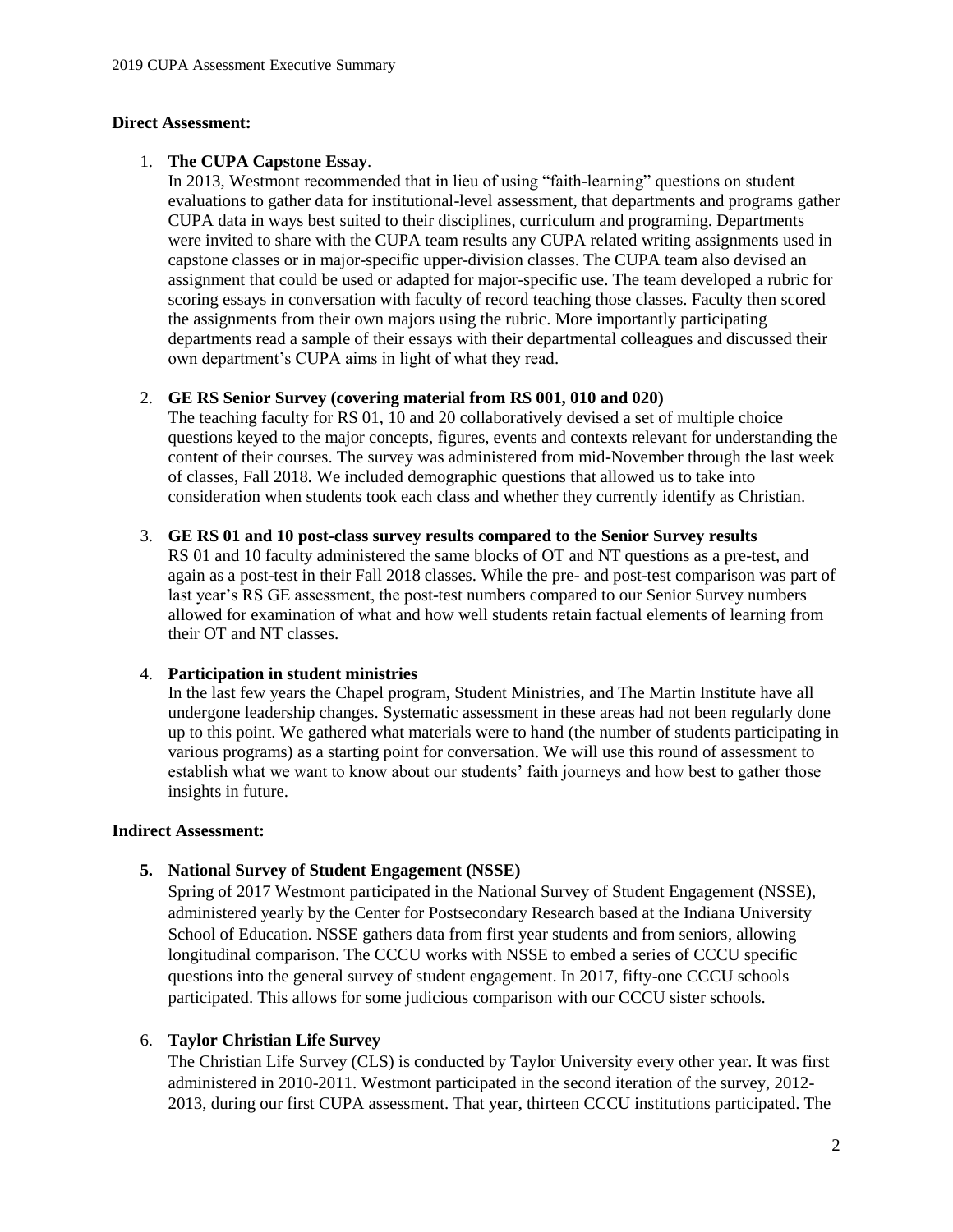2018-2019 survey represents the fifth iteration of the survey with ten participating institutions and nearly 3000 participants.

# **7. CCCU Alumni Survey**

Spring of 2018 Westmont participated in a CCCU alumni survey, which included a number of CUPA relevant questions. The responses to those questions were excerpted from the survey as a whole and incorporated into the 2019 CUPA assessment.

### **8. Student reflections from their participation in student ministries**

As mentioned above, due to personnel changes in these areas, we didn't have existing assessment efforts to build on. Again, we gathered what materials were to hand—reflections written by students participating in various programs—as a starting point for conversation. We will use this round of assessment to establish what we want to know about our students' faith journeys and how best to gather those insights in future.

Complete data sets, analysis and discussion can be found in the full CUPA report available via [Westmont's Educational Effectiveness website.](https://www.westmont.edu/office-provost/educational-effectiveness/ilo-assessment-archives)

# **2. RECOMMENDATIONS**

On the basis of our analysis and discussion of the results from our eight assessment mechanisms, the CUPA team made the following institutional- and program-level recommendations.

### **Institutional Recommendations**

1. **We recommend a change in the wording of the CUPA ILO.** Rather than "demonstrate faithfulness in Christian service" we recommend **"acquire the disciplines of mind, body and heart that foster faithful Christian life."** Service is a fairly precise category. It excludes prayer, study, stewardship, repentance, generosity etc. "Disciplines" include those, as well as service. With the current wording, something like *Capax Dei* is hard to figure in. With the revised wording, it's definitely in, alongside Urban Initiative, Potter's Clay, and many other co-curricular and curricular activities.

2. Echoing a recommendation from the 2013 CUPA report**, we recommend replacing the language of "critical thinking," with that of "cultivating sound judgment and wisdom."** This language is much more positive, constructive, inspiring, embodied and resonant with our Christian mission than mere "critical thinking." Sound judgment and wisdom are critical thinking with a telos. This shift will help students see their journey at Westmont as building toward a lofty goal rather than simply as acquiring "critical skills." It may help students end their time at Westmont with more informed confidence in their faith than when they arrived.

3. In a similar vein, we recommend **helping students frame the challenge and occasional discomfort involved in learning in general, and Christian learning in particular, as "growing pains"** or similarly organic and teleological imagery. Correspondingly, we recommend refraining from using the more modernist framework of "deconstructing and reconstructing" their faith. The "growing pains" metaphor may be especially useful for a new generation of students particularly susceptible to anxiety, and likely to interpret their anxiety as insecurity or even a loss of faith.